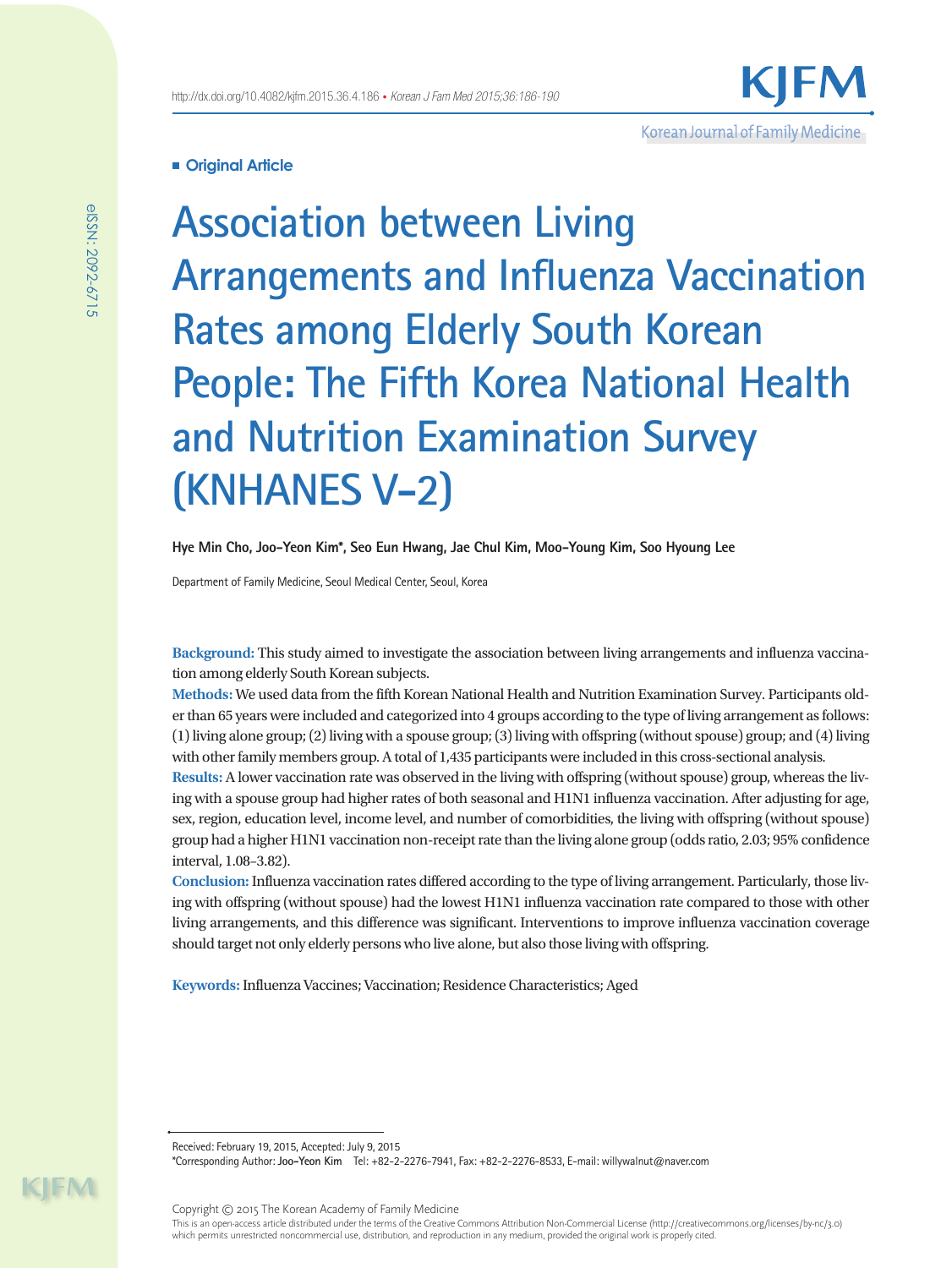### **INTRODUCTION**

Influenza is a worldwide public health problem.1) This disease often causes severe complications such as pneumonia, the sixth-leading cause of death in Korea during the year  $2013.<sup>2</sup>$ According to the World Health Organization, global influenza epidemics annually result in 3 to 5 million cases of severe illness and 250,000 to 500,000 deaths. The majority of deaths associated with influenza in industrialized countries occur among citizens aged 65 years or older.<sup>1)</sup>

Vaccination is the most effective way to prevent infection and severe outcomes caused by influenza viruses.<sup>3)</sup> In particular, vaccination reduces morbidity and mortality among high-risk groups such as the elderly. $4-6$ ) The factors associated with receiving vaccination include age, sex, educational level, household income, place of residence, contact with the health care system, hospitalization, and comorbidities.<sup>7-12)</sup> Some studies observed a relationship between increasing age and an increasing vaccination rate, although the limited functional statuses of individuals in some older groups negatively affected the vaccination rate. A lower educational level and lower income were associated with lower vaccination coverage. Identification of the factors associated with vaccination in the elderly is required when determining which segments of the elderly population should be targeted to increase the overall coverage of influenza vaccination programs.<sup>9-14)</sup> Living arrangements have also been associated with health status and health behaviors. A previous study found an association between the type of living arrangement and the use of preventive care such as influenza vaccination and hypertension screening.15) In addition, some studies have suggested that married people have better health than do unmarried people.16,17) However, an association between living arrangements and influenza vaccination has not been established for the Korean population. In this context, we investigated the association between living arrangements and influenza vaccination among a sample of elderly Korean individuals.

#### **METHODS**

#### **1. Study Population**

Data for this cross-sectional study were obtained from the second year (2011) of the fifth Korean National Health and Nutrition Examination Survey (KNHANES V-2), which was conducted by the Korean Centers for Disease Control and Prevention to assess the health and nutritional status of the South Korean population. KNHANES V-2 comprised a health examination survey; a comprehensive self-reported questionnaire of anthropometric and demographic characteristics, socioeconomic status, and comorbidities; and a nutrition survey. A geographic region based-multistage probability sampling, stratified according to sex and age, was used to select household units. A total of 8,518 individuals from these sampling frames were included in the 2011 survey. Among them, 1,598 individuals aged over 65 years were identified as possible participants in our study. We excluded those with missing data regarding living arrangements and influenza vaccine receipt. We also excluded participants for whom information on confounding variables (region, household income, education level, and chronic diseases) was missing. A total of 1,435 participants were ultimately eligible for this study. All study participants provided written informed consents. The study was approved by the institutional review board (IRB) of Korea Centers for Disease Control and Prevention (IRB: 2011-02CON-06-C).

#### **2. Variables**

Sixteen regions (Seoul, 6 metropolitan cities, and 9 provinces) were defined for KNHANES. In this study, the regions were recategorized into 3 groups (Seoul, metropolitan cities, and provinces). Household income levels were divided into quartiles, which were calculated based on equalized income (total household income divided by the square root of the number of people in a household). Education level was classified into 4 categories: completion of elementary school, middle school, high school, and post-secondary school. In this study, chronic diseases included hypertension, hyperlipidemia, stroke, angina, myocardial infarction, pulmonary tuberculosis, asthma, diabetes, and cancer. Seasonal influenza and H1N1 influenza vaccine receipt were self-reported separately as a yes response to a question on whether the participant had received the vaccination during the past year. Types of living arrangements were grouped into 4 categories according to the response to "what is your type of household?" These groups were living alone (answered "single person household"), living with a spouse (answered "living with a spouse only or a spouse and other family members, including offspring, parents, or others"), living with offspring (without a spouse; answered "living as a single parent without a spouse), and living with other family members (all others).

#### **3. Statistical Analyses**

Statistical analyses were conducted using SPSS statistical software ver. 12.0 (SPSS Inc., Chicago, IL, USA). One-way analysis of variance was used to compare the means of continuous variables among living arrangement groups. Categorical variables were assessed using the chi-square test. Logistic regression analyses were used to examine the association between living arrangements and influenza vaccination. All tests were two-sided, and a P-value < 0.05 was considered statistically significant.

#### **RESULTS**

The participants' ages ranged from 65 to 97 years, with a mean age of 72.8 years, and  $57.6\%$  (n = 827) of the participants were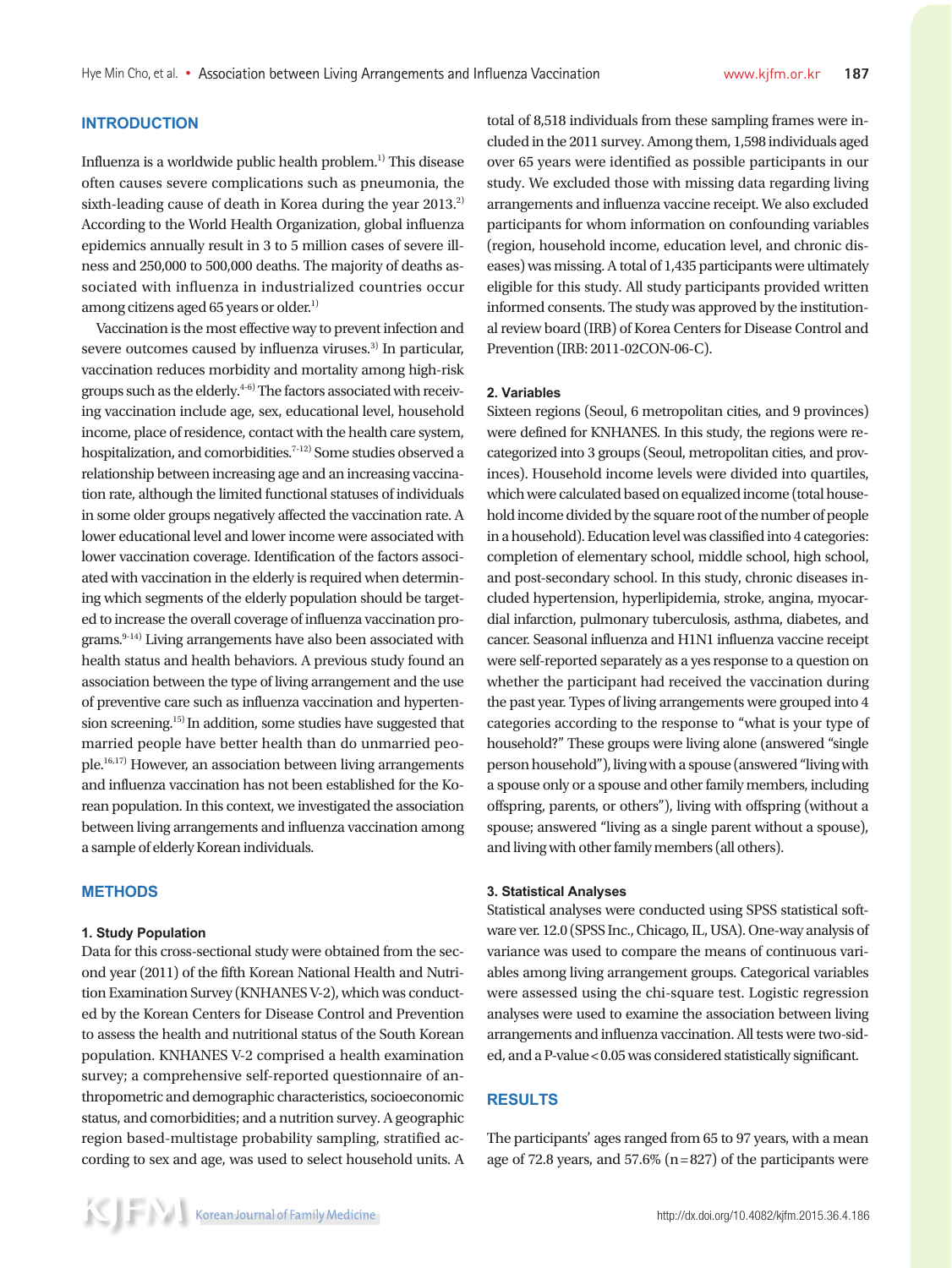Table 1. Sociodemographic characteristics according to the type of living arrangement

| Variable                       | Living alone<br>$(n=277)$ | Living with a spouse<br>$(n = 925)$ | Living with offspring<br>$(n = 48)$ | Living with other family members<br>$(n = 185)$ | P-value* |
|--------------------------------|---------------------------|-------------------------------------|-------------------------------------|-------------------------------------------------|----------|
| Female                         | 230 (83.0)                | 429 (46.4)                          | 45 (93.8)                           | 123 (66.5)                                      | < 0.001  |
| Age $(y)$                      | $74.55 \pm 5.65$          | $72.02 \pm 5.10$                    | $72.98 \pm 5.64$                    | $74.01 \pm 5.95$                                | < 0.001  |
| Education <sup>+</sup>         |                           |                                     |                                     |                                                 | < 0.001  |
| Elementary school              | 236 (85.2)                | 565(61.1)                           | 38 (79.2)                           | 124 (67.0)                                      |          |
| Middle school                  | 22(7.9)                   | 120 (13.0)                          | 3(6.2)                              | 21(11.4)                                        |          |
| High school                    | 13(4.7)                   | 172 (18.6)                          | 5(10.4)                             | 26(14.1)                                        |          |
| Post-secondary school          | 6(2.2)                    | 68 (7.4)                            | 2(4.2)                              | 14(7.6)                                         |          |
| Household income <sup>#</sup>  |                           |                                     |                                     |                                                 | < 0.001  |
| Low                            | 225(81.2)                 | 437 (47.2)                          | 20(41.7)                            | 76 (41.1)                                       |          |
| Low-middle                     | 37(13.4)                  | 254 (27.5)                          | 12(25.0)                            | 51(27.6)                                        |          |
| Middle-high                    | 9(3.2)                    | 131 (14.2)                          | 10(20.8)                            | 35(18.9)                                        |          |
| High                           | 6(2.2)                    | 103(11.1)                           | 6(12.5)                             | 23(12.4)                                        |          |
| Region                         |                           |                                     |                                     |                                                 | 0.19     |
| Seoul                          | 31(11.2)                  | 152 (16.4)                          | 9(18.8)                             | 30(16.2)                                        |          |
| Metropolitan cities            | 69 (24.9)                 | 206 (22.3)                          | 7(14.6)                             | 50(27.0)                                        |          |
| Provinces                      | 177 (63.9)                | 567 (61.3)                          | 32(66.7)                            | 105 (57.8)                                      |          |
| No. of chronic diseases        | $1.30 \pm 1.13$           | $1.23 \pm 1.09$                     | $1.60 \pm 1.09$                     | $1.37 \pm 1.09$                                 | 0.06     |
| Seasonal influenza vaccination | 219 (79.1)                | 750 (81.1)                          | 34 (70.8)                           | 153 (82.7)                                      | 0.26     |
| H1N1 influenza vaccination     | 164 (59.2)                | 588 (63.6)                          | 21(43.8)                            | 107(57.8)                                       | 0.02     |

Values are presented as numbers (%) or means  $\pm$  SD.

\*Analysis of variance and the chi-square test were used for the statistical analysis of continuous and categorical variables, respectively. † Education levels were classified into 4 categories: completion of elementary school, middle school, high school, and post-secondary school. <sup>‡</sup>Household income levels were divided into quartiles calculated according to equalized income (total household income divided by the square root of the number of people in a household).

Table 2. Association between the type of living arrangement and non-receipt of seasonal influenza vaccination

| Living arrangement               | Crude odds ratio | 95% confidence interval | $P-value*$ | Adjusted <sup>†</sup> odds ratio | 95% confidence interval | $P$ -value* |
|----------------------------------|------------------|-------------------------|------------|----------------------------------|-------------------------|-------------|
| Living alone                     | (Reference)      |                         |            | (Reference)                      |                         |             |
| Living with a spouse             | $0.88^{\circ}$   | $0.63 - 1.23$           | 0.46       | 0.76                             | $0.53 - 1.09$           | 0.14        |
| Living with offspring            | .556             | $0.78 - 3.09$           | 0.21       | .74                              | $0.86 - 3.52$           | 0.13        |
| Living with other family members | 0.79             | $0.49 - 1.27$           | 0.33       | 0.78                             | $0.48 - 1.29$           | 0.33        |

\*Logistic regression analyses were used for the statistical analysis. <sup>†</sup>Adjusted for age, sex, region, education level, income level, and number of comorbidities.

Table 3. Association between the type of living arrangement and non-receipt of H1N1 influenza vaccination

| Living arrangement               | Crude odds ratio | 95% confidence interval | $P$ -value* | Adjusted <sup>†</sup> odds ratio | 95% confidence interval | $P-value*$ |
|----------------------------------|------------------|-------------------------|-------------|----------------------------------|-------------------------|------------|
| Living alone                     | (Reference)      |                         |             | (Reference)                      |                         |            |
| Living with a spouse             | 0.83             | $0.63 - 1.10$           | 0.19        | 0.86                             | $0.63 - 1.16$           | 0.32       |
| Living with offspring            | . 87             | $1.01 - 3.46$           | 0.05        | 2.03                             | $1.08 - 3.82$           | 0.03       |
| Living with other family members | .06              | $0.73 - 1.54$           | 0.77        | 1.11                             | $0.74 - 1.63$           | 0.64       |

\*Logistic regression analyses were used for the statistical analysis. <sup>†</sup>Adjusted for age, sex, region, education level, income level, and number of comorbidities.

women. Table 1 presents the sociodemographic characteristics according to the type of living arrangement. The distributions of sex, age, education, and income level differed significantly among the types of living arrangements. Those living with offspring (without spouse) had a higher number of chronic diseases. The overall seasonal influenza vaccination rate in this population was 80.6 percent, and the H1N1 influenza vaccination rate was 61.3 percent. A lower vaccination rate was observed among participants living with offspring (without spouse), whereas those living with a spouse had higher rates of both seasonal and H1N1 influenza vaccination. Table 2 and Table 3 demonstrate the association between living arrange-

ments and influenza vaccination rates. For H1N1 influenza vaccination, after adjusting for age, sex, region, education level, income level, and number of comorbidities, the living with offspring (without spouse) group was less likely to have received H1N1 vaccination (odds ratio [OR], 2.03; 95% confidence interval [CI], 1.08–3.82) than the living alone group. However, this association was not statistically significant for seasonal influenza vaccination (OR, 1.74; 95% CI, 0.86–3.52).

#### **DISCUSSION**

Previous studies have investigated factors associated with influ-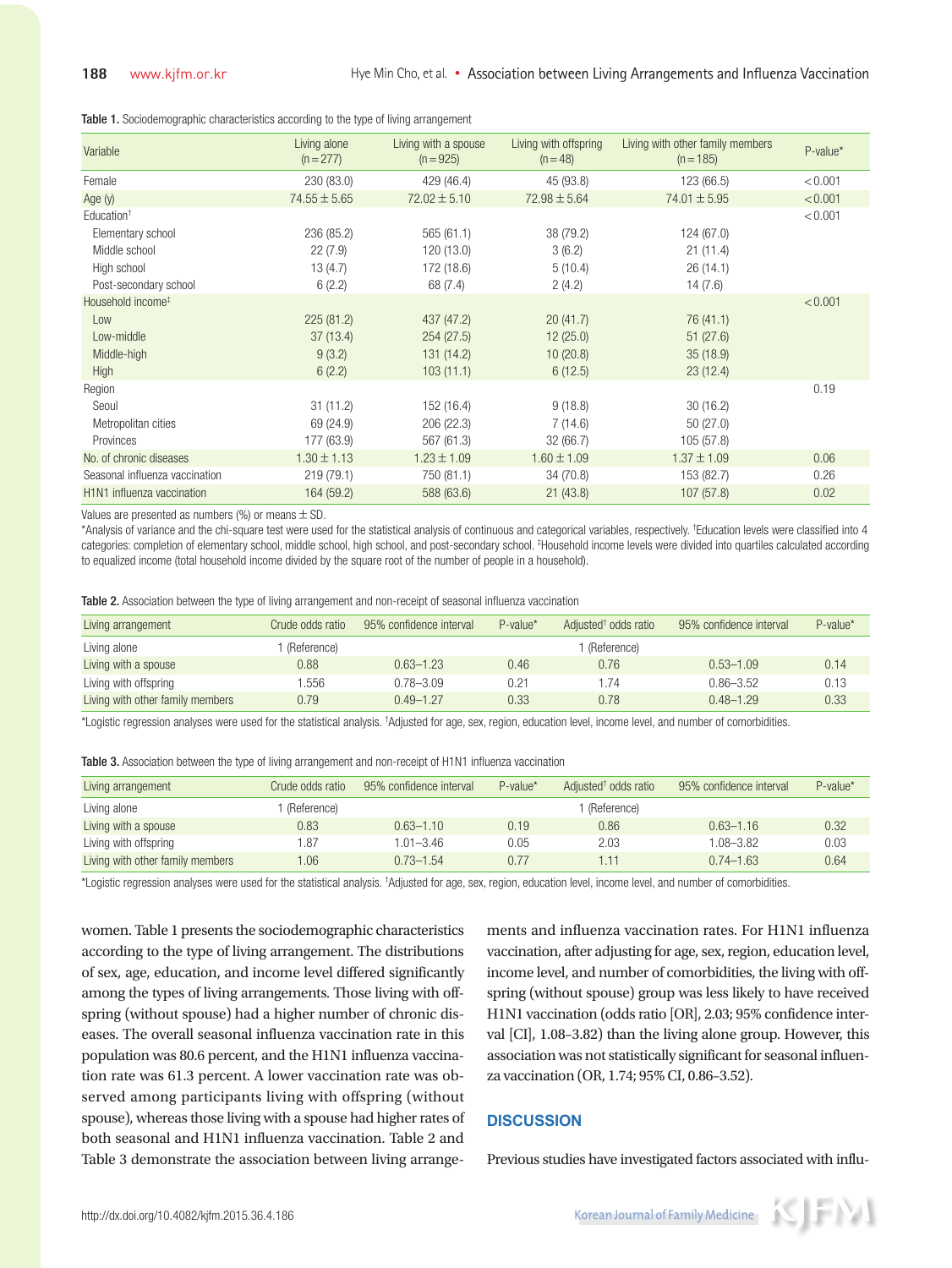enza vaccination, such as age, sex, educational level, household income, place of residence, contact with the health care system, hospitalization, and comorbidities. We further examined the associations between the type of living arrangements and seasonal and H1N1 influenza vaccination rates among elderly South Korean individuals. This study showed that compared with the living alone group, those living with offspring (without spouse) were less likely to receive influenza vaccinations. In particular, those living with offspring (without spouse) had a statistically significantly lower rate of H1N1 influenza vaccination, even after adjusting for confounding variables. Furthermore, although these results were not statistically significant, those living with a spouse were more likely to have received influenza vaccinations than subjects in the other living arrangement groups. Our findings are similar to those of several previous studies. A previous study reported that compared with the living alone group, subjects in the living with adult offspring group were less likely to receive recommended preventive care such as influenza vaccinations and physical and dental checkups, whereas subjects in the living with a spouse only group were more likely to receive preventive care.15) Other previous studies observed that the influenza vaccination rate among elderly subjects depended on the marital status. Whereas married subjects had the highest rate of influenza vaccination, those in the divorced or separated group had the lowest rate of influenza vaccination.18) Similarly, another study found that married elderly subjects had a higher influenza vaccination rate, compared with the non-married elderly.<sup>19)</sup> Similarly, several studies suggested that spouses play an important role in providing instrumental and emotional support, which affects personal health behaviors and illnesses. $20,21)$  However, the characteristics of a parent-offspring relationship may differ from those of a spousal relationship. Many elderly adults who live with their offspring already have health-related or economic problems.15) Therefore, they may experience difficulty in receiving preventive care because of the burdens of costs on themselves or their offspring. Additionally, adult offspring who live with their parents might have characteristics that make them less able to provide financial and other support to their parents to ensure the receipt of appropriate preventive care.

Social network channels, which represent the web of social relationships with family members, close friends, and more formal relationships, are a good resource of health information and health practices. Elderly individuals who live with their offspring tend to have narrow social network channels that focus only on their offspring.22) This might also explain why the results did not change when income levels were considered. Most governmental outreach interventions only target those who live alone. Because the presence of adult offspring cannot be considered a default resource from which elderly individuals can obtain preventive care, educational and outreach interventions should target not only those who live alone, but also those who live with offspring.

This study has the following limitations. First, the survey asked whether participants had received the vaccination during the past year and thus could not reflect more current changes in living arrangements. Second, influenza vaccination receipt data were self-reported and thus subject to recall bias. Furthermore, a trivalent influenza vaccine that provides simultaneous protection against 3 strains at once (influenza, A/H3N2, A/H1N1, and influenza B) was first offered in  $2010<sup>23</sup>$  leading to the possible failure of elderly subjects to recognize that they had received an H1N1 influenza vaccination, as the influenza and H1N1 vaccines were combined. Finally, there might have been uncontrolled residual confounding variables.

In conclusion, our findings suggest differences in the influenza vaccination rates according to the type of living arrangements. In particular, those living with offspring (without spouse) had a significantly lower H1N1 influenza vaccination rate when compared to subjects with other living arrangements. Interventions to improve influenza vaccination coverage should target not only elderly persons who live alone, but also those living with offspring.

## **CONFLICT OF INTEREST**

No potential conflict of interest relevant to this article was reported.

#### **REFERENCES**

- 1. World Health Organization. Media centre: fact sheet: influenza (seasonal) [Internet]. Geneva: World Health Organization; 2014 [cited 2015 Feb 10]. Available from: http://www.who.int/mediacentre/factsheets/ fs211/en/.
- 2. Statistics Korea. The causes of death in Korea 2013 [Internet]. Daejeon: Statistics Korea [cited 2015 Feb 10]. Available from: http://kostat.go.kr.
- 3. Noh JY, Kim WJ. Influenza vaccines: unmet needs and recent developments. Infect Chemother 2013;45:375-86.
- 4. Kramarz P, Ciancio B, Nicoll A. Seasonal and pandemic influenza vaccines for the elderly and other risk groups: a review of available data. Pol Arch Med Wewn 2009;119:654-9.
- 5. Nichol KL, Nordin J, Mullooly J, Lask R, Fillbrandt K, Iwane M. Influenza vaccination and reduction in hospitalizations for cardiac disease and stroke among the elderly. N Engl J Med 2003;348:1322-32.
- 6. Hak E, Buskens E, van Essen GA, de Bakker DH, Grobbee DE, Tacken MA, et al. Clinical effectiveness of influenza vaccination in persons younger than 65 years with high-risk medical conditions: the PRISMA study. Arch Intern Med 2005;165:274-80.
- 7. Vaux S, Van Cauteren D, Guthmann JP, Le Strat Y, Vaillant V, de Valk H, et al. Influenza vaccination coverage against seasonal and pandemic influenza and their determinants in France: a cross-sectional survey. BMC Public Health 2011;11:30.
- 8. Kee SY, Lee JS, Cheong HJ, Chun BC, Song JY, Choi WS, et al. Influenza